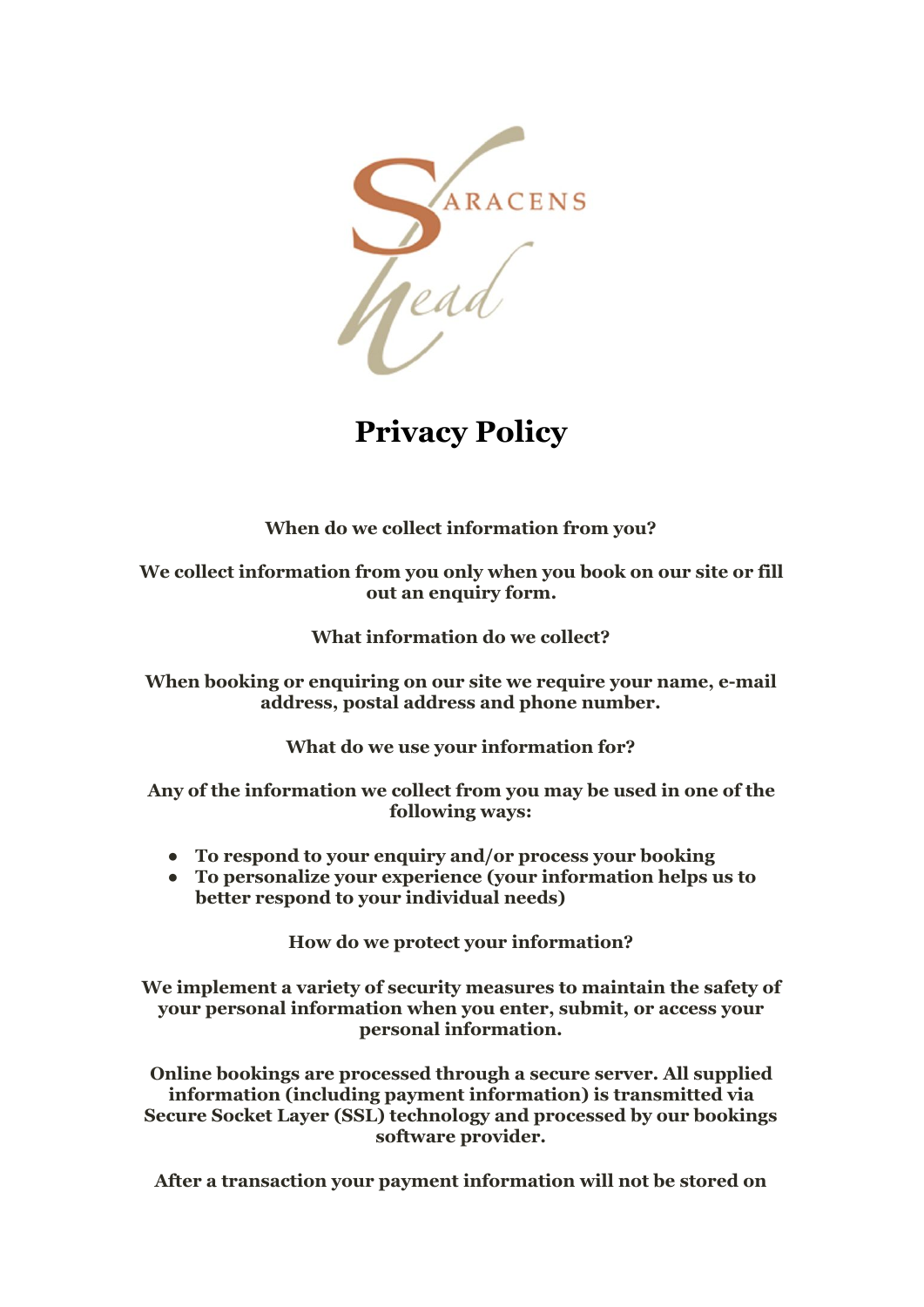#### **our computers.**

## **We operate an in-house data protection policy for your personal details ensuring only those people who require them for the purposes of responding to your enquiry or managing your stay are able to access them.**

### **Do we use cookies?**

**We use Google Analytics to find out information about your visit such as the amount of time you're on our website, how many times you've visited, and how often you visit. This requires placing a cookie onto your computer. Cookies made use on this website cannot track any personally identifiable user information. If you'd prefer not to have Google Analytics cookies saved on your computer, you can change this through your browser's privacy preferences.**

**Do we disclose any information to outside parties?**

**We do not sell, trade, or otherwise transfer to outside parties your personally identifiable information. This does not include trusted third parties who assist us in operating our website, conducting our business, or servicing you, so long as those parties agree to keep this information confidential. We may also release your information when we believe release is appropriate to comply with the law, enforce our site policies, or protect ours or others rights, property, or safety. However, non-personally identifiable visitor information may be provided to other parties for marketing, advertising, or other uses.**

### **Third party links**

**Occasionally, at our discretion, we may include or offer third party products or services on our website. These third party sites have separate and independent privacy policies. We therefore have no responsibility or liability for the content and activities of these linked sites. Nonetheless, we seek to protect the integrity of our site and welcome any feedback about these sites.**

**Online Privacy Policy only**

**This online privacy policy applies only to information collected through our website and not to information collected offline.**

### **Your consent**

**By using our site, you consent to our privacy policy.**

**Changes to our Privacy Policy**

**If we decide to change our privacy policy, we will post those changes**